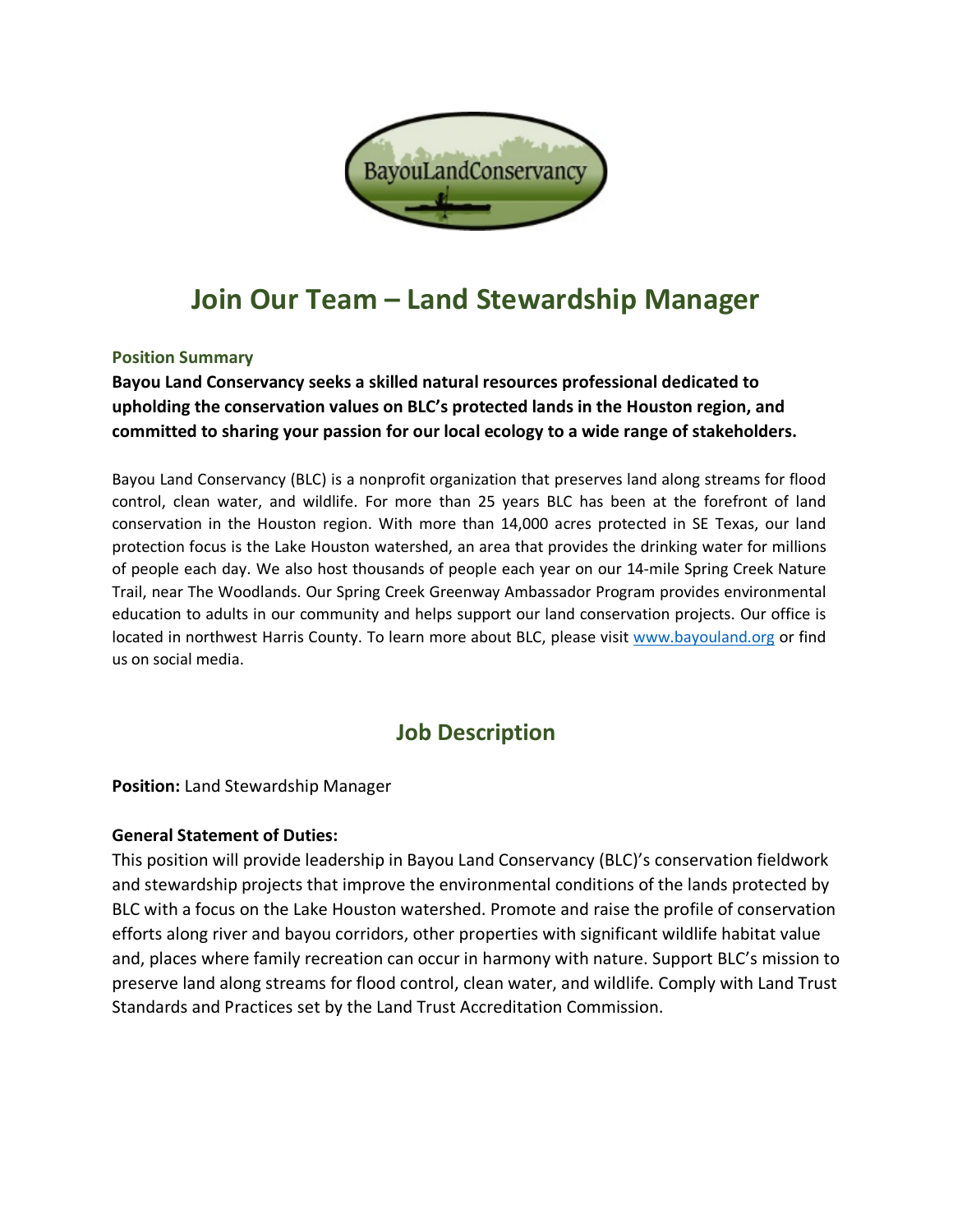#### **Job Responsibilities:**

Stewardship

- 1. Serve as staff lead on conservation easement stewardship, including coordinating annual monitoring visits, providing expertise on land management, and resolving issues on protected lands. Coordinate and manage volunteers and landowners for visits. Ensure annual monitoring program complies with Land Trust Standards and Practices set by the Land Trust Accreditation Commission.
- 2. Serve as existing landowners' primary contact for communications related to the conservation easement. Follow-through with landowners on management questions and preserve violations stemming from annual surveys and ongoing relationship management.
- 3. Perform fieldwork, including ecosystem assessment, field monitoring, and management and research duties associated with wildlife habitat and water quality preservation .Lead the coordination of baseline flora/fauna inventories. Coordinate and manage volunteers.
- 4. Oversee enhancement and restoration work, in conjunction with Executive Director and Conservation Director. Provide land management recommendations for the maintenance of invasive species and trash removal; perform fieldwork including ecosystem assessment, field monitoring, and management and research duties associated with wildlife habitat and water quality preservation.
- 5. Serve as subject matter expert (in coordination with Conservation Director) on local flora/fauna, ecology, wildlife biology, etc.
- 6. Serve as technical lead in implementing and training staff and volunteers on field technology and information database.
- 7. Develop and submit grants related to stewardship funding opportunities.
- 8. Provide direct supervision to biology interns, and other seasonal or temporary volunteers as assigned.
- 9. Serve as staff co-liaison to Lands Committee, other committees as appropriate.
- 10. Uphold BLC spatial data for consistent and accurate information for internal and external (volunteer) purposes.

#### Acquisition

- 1. Assist Conservation Director with evaluation of new conservation projects) by conducting site visits, analyzing ecosystem health, communicating recommendations to the Lands Committee, and drafting conservation easement documents. .
- 2. Map floodways, floodplains, soils, wetlands, and other spatial data using ArcGIS, Google Earth, and Basecamp. Produce maps of BLC's preserves and project areas for site investigation and review.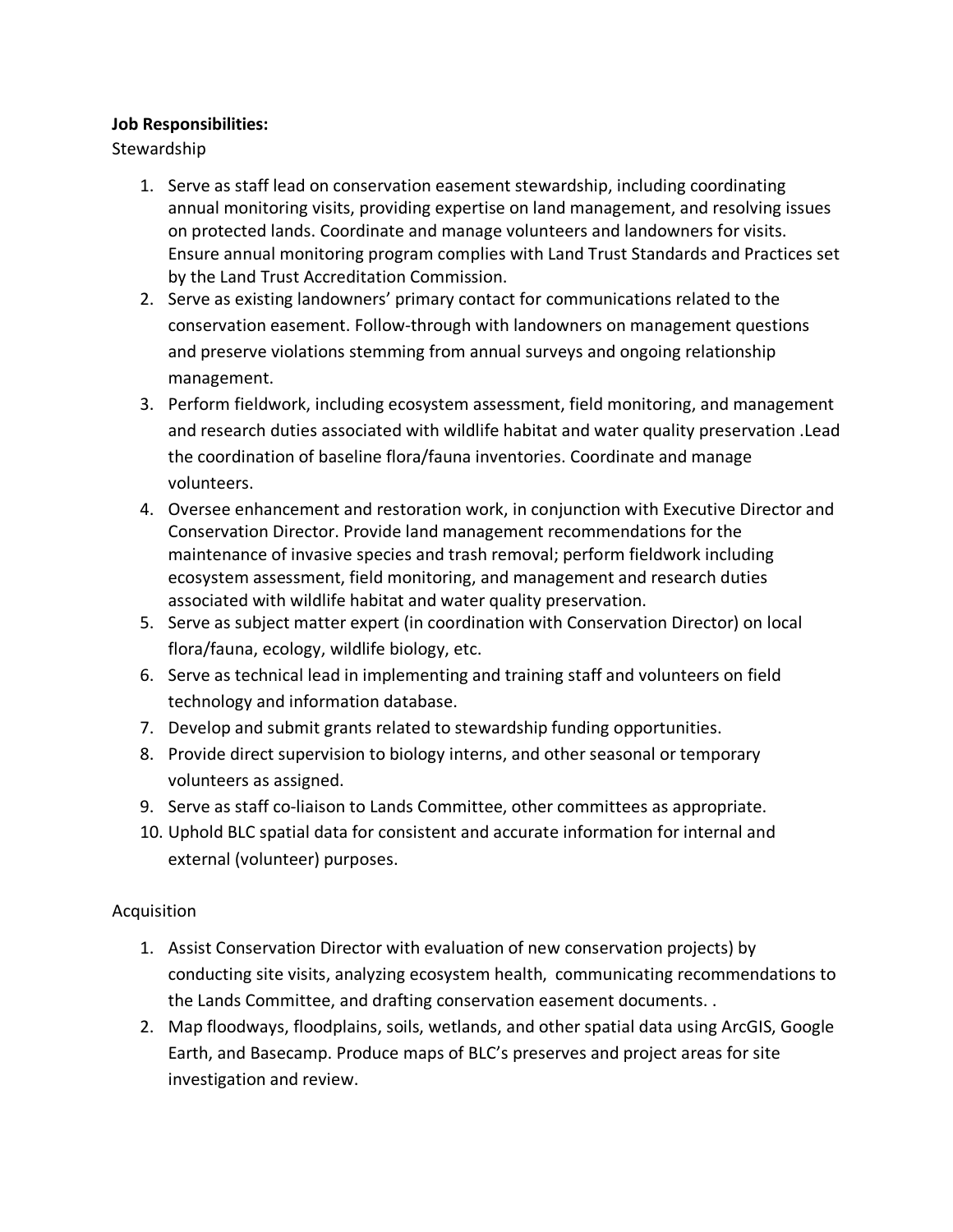Demonstrate proficiency in GPS navigation and orienteering with both a GPS and compass.

- 3. Foster and maintain productive professional relationships with landowners and regulatory agencies.
- 4. Read and interpret surveys, legal descriptions, cartography, and aerial photography.
- 5.

#### Community Engagement

- 1. Contribute to social media engagement, when appropriate.
- 2. Assist Community Conservation Manager with development and implementation of Spring Creek Greenway Ambassador Program.
- 3. Maintain positive relationships with volunteers.
- 4. Give public education presentations to adult and youth organizations on BLC's mission and local ecology.
- 5. Provide support to Community Conservation Manager for No Child Left Inside Environmental Education program.
- 6. Assist with other program initiatives and perform other responsibilities as needed under the direction of the Conservation Director

#### **Qualifications:**

- 1. Bachelor's Degree in Biology, Land Conservation, Environmental Studies, Natural Resources Management, or related field of study required.
- 2. Knowledge of the ecology and habitat requirements. Understanding of principles and practices of natural resource management, including fish and wildlife habitat, recreational use, and the management of water, timber, range, and other resources.
- 3. Ability to apply professional principles and practices of real estate.
- 4. Knowledge of applicable federal and state real estate law, including EPA Section 10 and Clean Water Act 404 regulations and rules; must be able to comprehend and apply these regulatory processes, is a plus, but not required.
- 5. Knowledge of legal descriptions and the ability to read aerial photographs, topographic and other types of maps and plats, and boundary surveys. Ability to develop accurate site boundary maps. Ability to recognize and evaluate effects of physical land features, such as land types and classifications.
- 6. Excellent oral and written communications, team-oriented work practices, and strong statistical and technical problem-solving skills required. Ability to work effectively with a wide variety of personalities and interests, including working with people on highly sensitive financial and real estate issues. Ability to effectively present written and verbal information and respond to questions from landowners, the general public and other project stakeholders.
- 7. Ability to work independently and in a group setting.